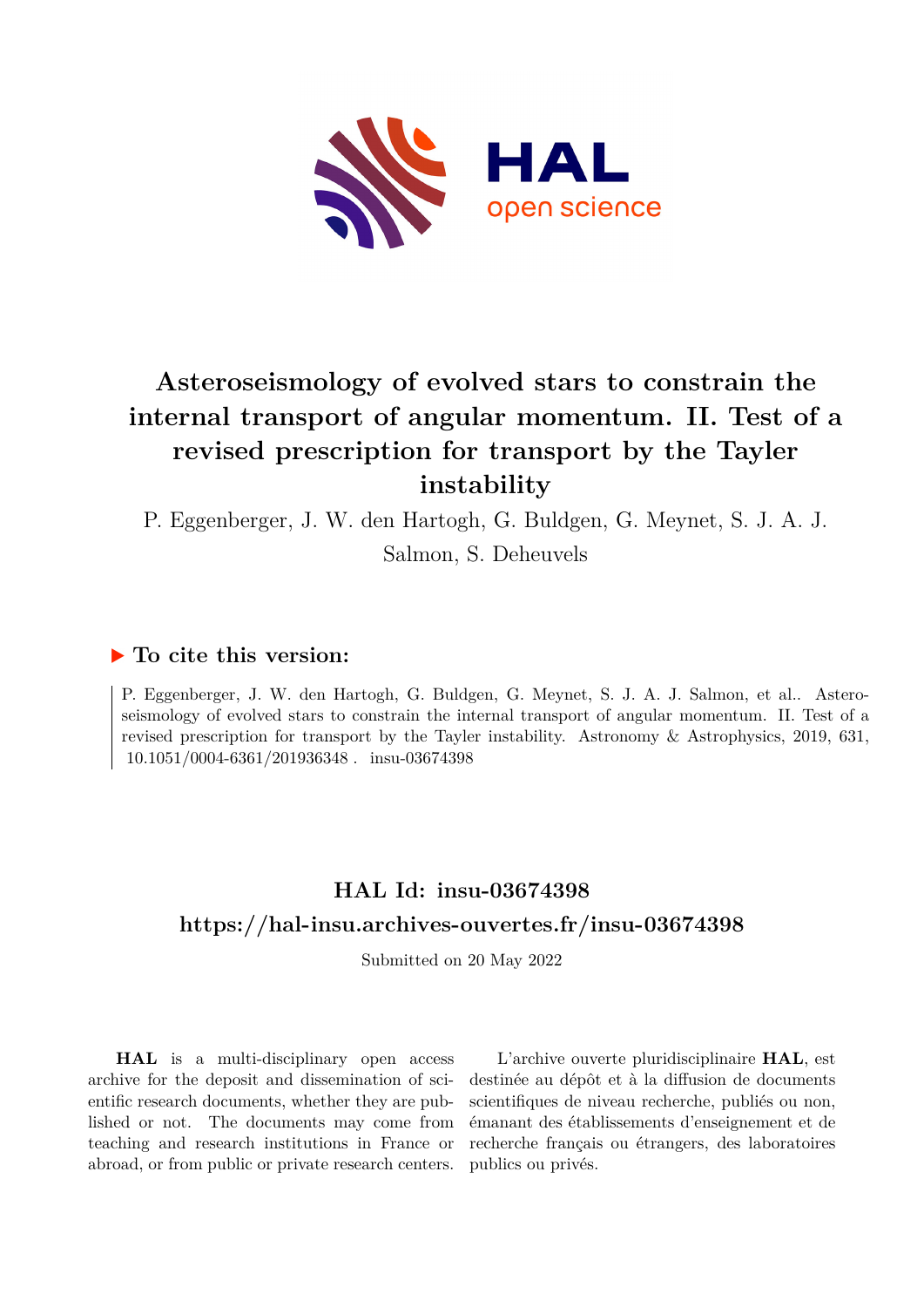

### LETTER TO THE EDITOR

## **Asteroseismology of evolved stars to constrain the internal transport of angular momentum**

### **II. Test of a revised prescription for transport by the Tayler instability**

P. Eggenberger<sup>1</sup>, J. W. den Hartogh<sup>2</sup>, G. Buldgen<sup>1</sup>, G. Meynet<sup>1</sup>, S. J. A. J. Salmon<sup>3</sup>, and S. Deheuvels<sup>4</sup>

<sup>1</sup> Observatoire de Genève, Université de Genève, 51 Ch. des Maillettes, 1290 Sauverny, Switzerland e-mail: patrick.eggenberger@unige.ch

<sup>2</sup> Konkoly Observatory, Research Centre for Astronomy and Earth Sciences, Konkoly Thege Miklós út 15-17, 1121 Budapest, Hungary

<sup>3</sup> STAR Institute, Université de Liège, Allée du Six Août 19C, 4000 Liège, Belgium

4 IRAP, Université de Toulouse, CNRS, CNES, UPS, Toulouse, France

Received 19 July 2019 / Accepted 1 October 2019

#### **ABSTRACT**

Context. Asteroseismic observations enable the characterisation of the internal rotation of evolved stars. These measurements reveal that an unknown efficient angular momentum (AM) transport mechanism is needed for subgiant and red giant stars in addition to hydrodynamic transport processes. A revised prescription for AM transport by the magnetic Tayler instability has been recently proposed as a possible candidate for such a missing mechanism.

Aims. We compare the rotational properties predicted by this magnetic AM transport to asteroseismic constraints obtained for evolved stars with a particular focus on the subgiant phase.

Methods. We computed models accounting for the recent prescription for AM transport by the Tayler instability with the Geneva stellar evolution code for subgiant and red giant stars, for which an asteroseismic determination of both core and surface rotation rates is available.

Results. The revised prescription for the transport by the Tayler instability leads to low core rotation rates after the main sequence that are in better global agreement with asteroseismic measurements than those predicted by models with purely hydrodynamic processes or with the original Tayler-Spruit dynamo. A detailed comparison with asteroseismic data shows that the rotational properties of at most two of the six subgiants can be correctly reproduced by models accounting for this revised magnetic transport process. This result is obtained independently of the value adopted for the calibration parameter in this prescription. We also find that this transport by the Tayler instability faces difficulties in simultaneously reproducing asteroseismic measurements available for subgiant and red giant stars. The low values of the calibration parameter needed to correctly reproduce the rotational properties of two of the six subgiants lead to core rotation rates during the red giant phase that are too high. Inversely, the higher values of this parameter needed to reproduce the core rotation rates of red giants lead to a very low degree of radial differential rotation before the red giant phase, which is in contradiction with the internal rotation of subgiant stars.

Conclusions. In its present form, the revised prescription for the transport by the Tayler instability does not provide a complete solution to the missing AM transport revealed by asteroseismology of evolved stars.

**Key words.** stars: rotation – stars: magnetic field – stars: oscillations – stars: interiors

#### **1. Introduction**

Direct observational constraints on the internal rotation of stars are needed to progress in the modelling of angular momentum (AM) transport in stellar interiors. These valuable constraints are now available thanks to the capability of asteroseismic techniques to reveal internal stellar properties. Mixed oscillation modes, which are simultaneously sensitive to the properties in the core and the external layers of a star, are of particular interest in this context. Measurements of rotational splittings of mixed modes for post-main sequence (poMS) stars have then been used to characterise the internal rotation of evolved stars (Beck et al. 2012; Deheuvels et al. 2012, 2014, 2015, 2017; Mosser et al. 2012; Di Mauro et al. 2016, 2018; Gehan et al. 2018).

Predictions of rotating stellar models can then be compared to these observational constraints. An initial key result

based on these comparisons is that models of red giants computed by accounting only for hydrodynamic transport processes exhibit high core rotation rates, which strongly contrad with the modest degree of radial differential rotation deduced from rotational splittings of mixed modes (Eggenberger et al. 2012; Ceillier et al. 2013; Marques et al. 2013). This shows that AM transport by the shear instability and meridional currents is insufficient to correctly reproduce asteroseismic data, and that an additional efficient AM transport mechanism is at work in the radiative zones of evolved stars.

Another result of these comparisons is that the efficiency of AM transport<sup>1</sup> during the poMS can be precisely determined

Efficiency of AM transport refers in this work to the effective viscosity corresponding to the additional transport process.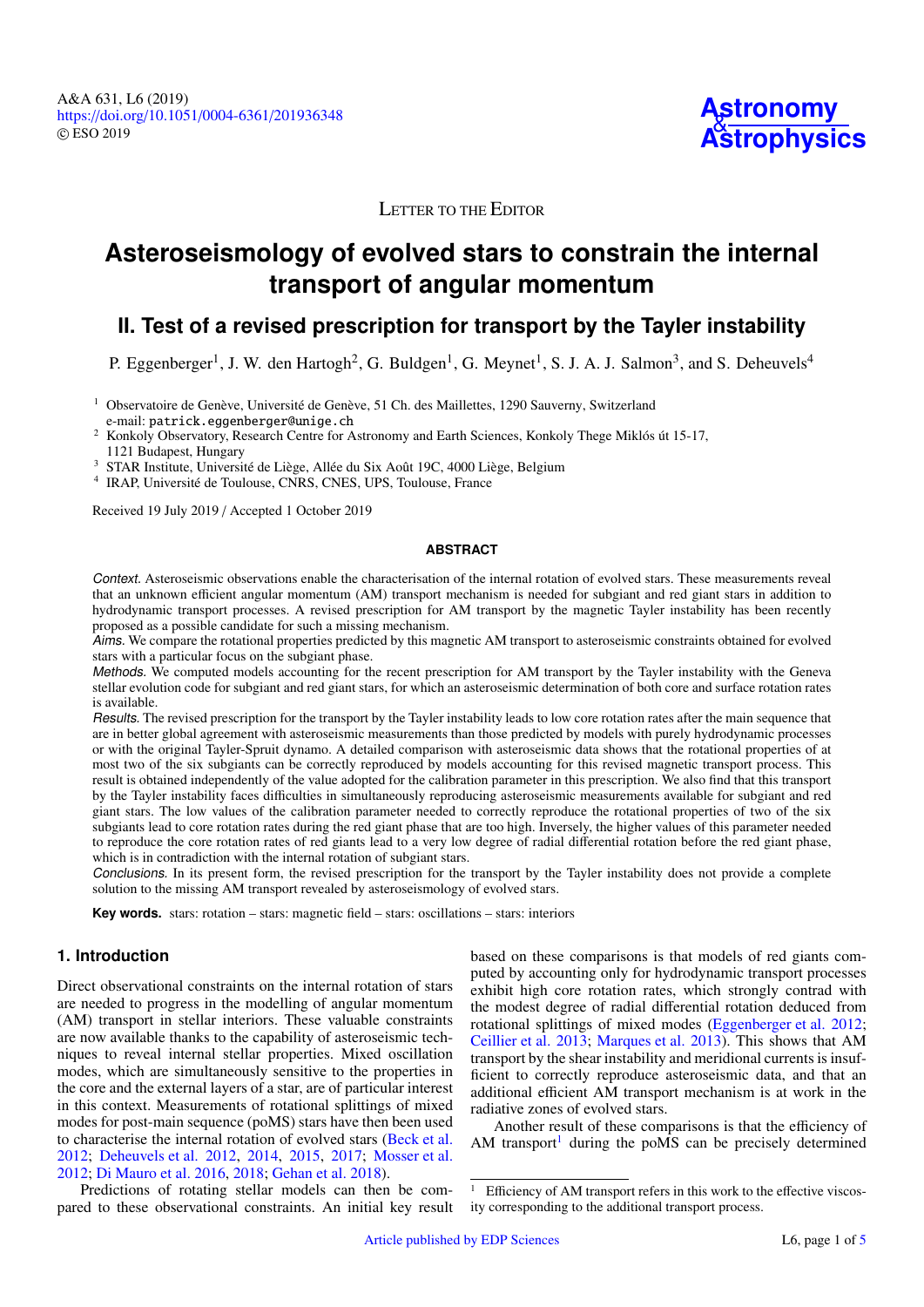from asteroseismic measurements. Importantly, such a characterisation can be performed independently from all uncertainties regarding the modelling of rotational effects before the poMS evolution (e.g. for the efficiency of AM transport during the main sequence (MS) or surface magnetic braking) for both red giant (Eggenberger et al. 2012, 2017) and subgiant stars (Eggenberger et al. 2019a, Paper I hereafter). Key trends can then be determined for internal AM transport during the poMS. First, the efficiency of the missing poMS AM transport mechanism is found to increase with the stellar mass during both the red giant (Eggenberger et al. 2017) and the subgiant phase (Paper I). Second, the efficiency of the additional transport mechanism is found to increase when the star ascends the red giant branch (Cantiello et al. 2014; Spada et al. 2016), while this transport efficiency decreases with the evolution during the subgiant phase (Paper I). These trends have to be reproduced by any AM transport candidate aiming at explaining the missing poMS transport efficiency.

Magnetic AM transport processes are prime candidates for ensuring an efficient coupling in stellar interiors. A first possibility is to invoke magnetic torques to ensure uniform rotation in radiative zones together with radial differential rotation in convective envelopes as proposed by Kissin & Thompson (2015). Preliminary results however indicate that rigid rotation in the radiative interior of evolved stars is disfavoured by asteroseismic measurements (Deheuvels et al. 2014; Di Mauro et al. 2016; Klion & Quataert 2017). Alternatively, a magnetic transport mechanism based on the Tayler instability (Tayler 1973) and the winding up of an initial weak field by differential rotation has been proposed by Spruit (2002). Interestingly, this process (known as the Tayler-Spruit dynamo) predicts an efficient AM transport in radiative zones that leads to a solar rotation profile in good agreement with helioseismic constraints (Eggenberger et al. 2005, 2019b). During the poMS evolution, this mechanism predicts however an AM transport efficiency that is insufficient to account for the low core rotation rates of evolved stars as determined from asteroseismic measurements (Cantiello et al. 2014; den Hartogh et al. 2019).

Recently, Fuller et al. (2019) proposed a revised prescription for AM transport by the Tayler instability. Interestingly, this revised prescription predicts a more efficient AM transport than the original Tayler-Spruit dynamo, which could result in core rotation rates of evolved stars in better agreement with asteroseismic constraints (Fuller et al. 2019). We note that the differences in AM transport efficiency between the prescriptions proposed by Fuller et al. (2019) and Spruit (2002) are already visible on the MS; there is a significant impact on the core rotation rate predicted for the Sun (Eggenberger et al. 2019b). Owing to its capability of efficiently transporting AM, the expression for the transport by the Tayler instability proposed by Fuller et al. (2019) constitutes a promising candidate for the missing poMS transport process. The key question is to determine whether this mechanism is able to reproduce the asteroseismic constraints mentioned above. In particular, we seek to find out whether the magnetic transport process recently proposed by Fuller et al. (2019) is compatible with the internal rotation of subgiant stars as deduced from asteroseismic measurements.

The input physics used to compute subgiant and red giant models that take into account both hydrodynamic and magnetic AM transport processes are described in Sect. 2. The rotational properties of these models are compared to asteroseismic measurements in Sect. 3. The conclusion is given in Sect. 4.

#### **2. Input physics of the models**

Models of subgiant and red giant stars are computed with the Geneva stellar evolution code (Eggenberger et al. 2008) using the assumption of shellular rotation (Zahn 1992). The internal AM transport is then followed simultaneously to the evolution of the star by taking into account meridional circulation, shear instability, and AM transport by the magnetic Tayler instability as proposed by Fuller et al. (2019). The following equation is then solved for AM transport in radiative zones:

$$
\rho \frac{\mathrm{d}}{\mathrm{d}t} (r^2 \Omega)_{M_{\rm r}} = \frac{1}{5r^2} \frac{\partial}{\partial r} \left( \rho r^4 \Omega U(r) \right) + \frac{1}{r^2} \frac{\partial}{\partial r} \left( \rho (D_{\rm shear} + \nu_{\rm T}) r^4 \frac{\partial \Omega}{\partial r} \right),\tag{1}
$$

where *r*,  $\rho(r)$ , and  $\Omega(r)$  are the radius, mean density, and mean angular velocity on an isobar, respectively. The quantity  $U(r)$ corresponds to the radial dependence of the meridional circulation velocity in the radial direction and  $D_{\text{shear}}$  is the diffusion coefficient for AM transport by the shear instability (see Sect. 2.1 of Eggenberger et al. 2010, for more details). The transport of AM by the Tayler instability is taken into account through the viscosity  $v_T$  as given by Eq. (35) of Fuller et al. (2019), i.e.

$$
v_{\rm T} = \alpha^3 r^2 \Omega \left(\frac{\Omega}{N_{\rm eff}}\right)^2,\tag{2}
$$

where  $\alpha$  is a dimensionless calibration parameter of order unity. The quantity  $N_{\text{eff}}$  is an effective Brunt-Väisälä frequency that accounts for the reduction of the stabilizing effect of the entropy gradient by thermal diffusion, i.e.

$$
N_{\text{eff}}^2 = \frac{\eta}{K} N_{\text{T}}^2 + N_{\mu}^2. \tag{3}
$$

The values  $K$  and  $\eta$  are the thermal and magnetic diffusivities, while  $N_T$  and  $N_\mu$  are the thermal and chemical composition components of the Brunt-Väisälä frequency (with  $N^2 = N_{\rm T}^2 + N_{\mu}^2$ ). The minimum value of radial differential rotation needed for the magnetic AM transport to operate is given by Eq. (36) of Fuller et al. (2019)

$$
q_{\min} = \alpha^{-3} \left(\frac{N_{\text{eff}}}{\Omega}\right)^{5/2} \left(\frac{\eta}{r^2 \Omega}\right)^{3/4},\tag{4}
$$

where  $q = -\frac{\partial \ln \Omega}{\partial \ln r}$ . When the shear parameter q is larger than where  $q = \frac{\partial \ln r}{\partial x}$ , when the shear parameter q is target than<br>the minimum threshold given by  $q_{min}$ , magnetic AM transport is taken into account with the viscosity  $v_T$  given by Eq. (2). The computation of this  $q_{\text{min}}$  condition and the viscosity  $v_T$  is done as described in Fuller et al. (2019). A very efficient AM transport is assumed in convective zones, leading to a flat rotation profile in these regions.

#### **3. Rotational properties of subgiant stars**

The present study takes place in the direct continuity of our recent work devoted to the determination of the efficiency of internal AM transport in subgiant stars (Paper I). We then computed models of the six subgiants observed by Deheuvels et al. (2014) using the input parameters determined in Paper I (the main parameters are recalled in Table 1 below) and following the evolution of their internal rotation profiles as described in Sect. 2. The values of the initial rotation on the zero-age MS (*V*ini) were determined in order to correctly reproduce the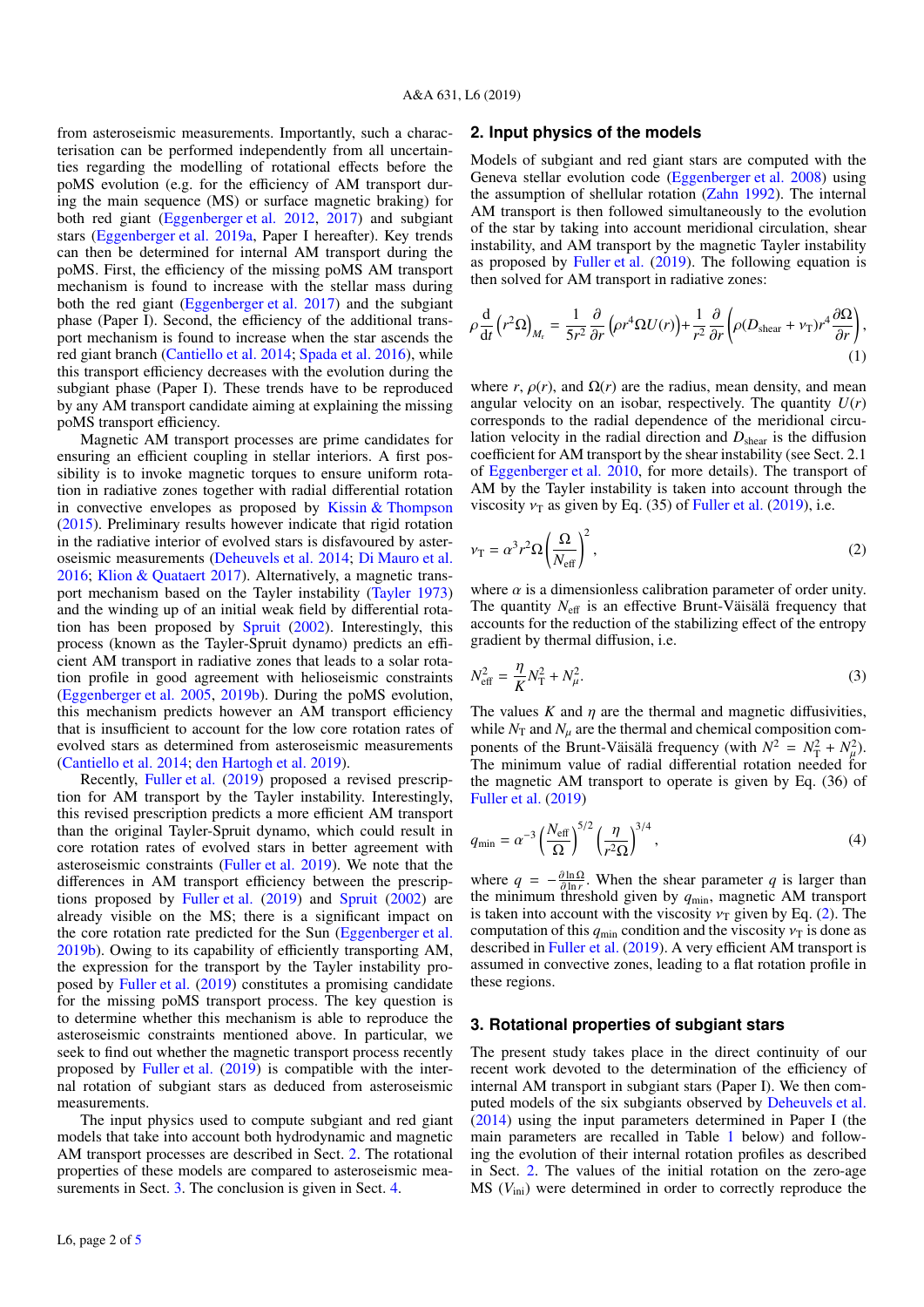Table 1. Input parameters corresponding to the models of the six subgiants studied by Deheuvels et al. (2014).

| Star | $M/M_{\odot}$ | $(Z/X)_{\text{ini}}$ | $Y_{\text{ini}}$ | $V_{\text{ini}}$ [km s <sup>-1</sup> ] |
|------|---------------|----------------------|------------------|----------------------------------------|
| A    | 1.20          | 0.0550               | 0.30             | 6                                      |
| B    | 1.27          | 0.0190               | 0.28             | 5                                      |
| C    | 1.15          | 0.0390               | 0.29             | 5                                      |
| D    | 1.25          | 0.0160               | 0.26             | 6                                      |
| E    | 1.40          | 0.0500               | 0.29             | 8                                      |
| F    | 1.10          | 0.0100               | 0.26             |                                        |



[Fig. 1.](https://dexter.edpsciences.org/applet.php?DOI=10.1051/0004-6361/201936348&pdf_id=1) Effective viscosity  $v_T$  associated with AM transport by the Tayler instability (Eq. (2) with  $\alpha = 1$ ) evaluated at the maximum value of  $N_{\alpha}$  as a function of surface gravity for the models of the six subgiants studied in Paper I. The colours are the same as those used in Deheuvels et al. (2014) and Paper I: magenta, red, black, blue, green, and cyan correspond to stars A, B, C, D, E, and F, respectively. The dots indicate the values of the mean additional viscosities determined for the six subgiants in Paper I.

observed surface rotation rates of the subgiants. As explained in Paper I, the low values of these velocities are a direct consequence of the assumption of an inefficient magnetic braking of the stellar surface during the MS. We have shown in Paper I that the mean efficiency of AM transport needed to reproduce the rotation rates deduced from asteroseismic measurements correctly can be precisely determined for the six subgiants, independently from their past rotational evolution (in particular regarding the modelling of AM transport and surface magnetic braking during the MS). This constitutes strong constraints that can be directly compared to the efficiency predicted by a given AM transport process in stellar radiative zones.

The viscosities associated with AM transport by the Tayler instability  $(Eq. (2))$  are shown in Fig. 1 for the six subgiants studied in Paper I. The plotted values correspond to the viscosity at the border of the helium core, where the maximum value of the chemical composition part of the Brunt-Väisälä frequency  $(N_u)$ is reached. The ability to transport AM in this region of strong chemical gradients directly determines the degree of radial differential rotation during the poMS evolution. As seen in Fig. 1, high values of the viscosity are obtained during the beginning of the subgiant phase. As evolution proceeds, a decrease of these viscosities is observed owing to the simultaneous increase of the Brunt-Väisälä frequency and decrease of the rotation velocity. This trend is in qualitative agreement with the result of Paper I about the decrease of AM transport efficiency with the evolution during the subgiant phase. However, the effective viscosities predicted by Eq. (2) are much higher than the values deduced from asteroseismic measurements in Paper I, which lie between  $4\times10^3$ and  $1.7 \times 10^4$  cm<sup>2</sup> s<sup>-1</sup>. This is illustrated in Fig. 1, in which the dots denote the values of the viscosities determined in Paper I dots denote the values of the viscosities determined in Paper I.



[Fig. 2.](https://dexter.edpsciences.org/applet.php?DOI=10.1051/0004-6361/201936348&pdf_id=2) Core and surface (solid and dotted lines) rotation rates as a function of gravity for models of the six subgiants. These models have been computed with a parameter  $\alpha = 1$ . Magenta, red, black, blue, green, and cyan correspond to stars A, B, C, D, E, and F, respectively.



[Fig. 3.](https://dexter.edpsciences.org/applet.php?DOI=10.1051/0004-6361/201936348&pdf_id=3) Same as Fig. 2 but for a calibration parameter  $\alpha = 0.5$ .

As a consequence of the high effective viscosities associated with the transport by the Tayler instability, a very low degree of radial differential rotation would be predicted during the subgiant and red giant phase. To correctly account for the asteroseismic determination of core and surface rotation rates of subgiants, we thus see that the AM transport efficiency cannot depend solely on the viscosities given by Eq. (2). We conclude that the condition on the minimum value of radial differential rotation needed for the magnetic transport mechanism to operate (Eq. (4)) must play the most important role in shaping the internal rotation of poMS stars as early as the subgiant phase.

The poMS evolution of the core and surface rotation rates of models of the six subgiants accounting for AM transport by the Tayler instability is shown as a function of the surface gravity in Fig. 2. Core rotation rates correspond to mean values in the g-mode cavity (Goupil et al. 2013). We first computed these models with a calibration parameter  $\alpha = 1$ . The efficient additional AM transport associated with the revised prescription for the transport by the Tayler instability leads to a low degree of radial differential rotation during the subgiant phase. Consequently, the predicted core rotation rates are lower than those deduced from asteroseismic measurements for the subgiants (see Fig. 2).

Rotating models were then computed for subgiants by varying the dimensionless calibration parameter  $\alpha$ . A lower value of  $\alpha$  leads to a higher degree of radial differential rotation for the magnetic transport to operate (see Eqs.  $(2)$  and  $(4)$ ) and thereby enabled us to better account for the core rotation rates of subgiant stars. This is shown in Fig. 3. With a parameter  $\alpha = 0.5$ , core rotation rates of subgiant B (red) and E (green) can then be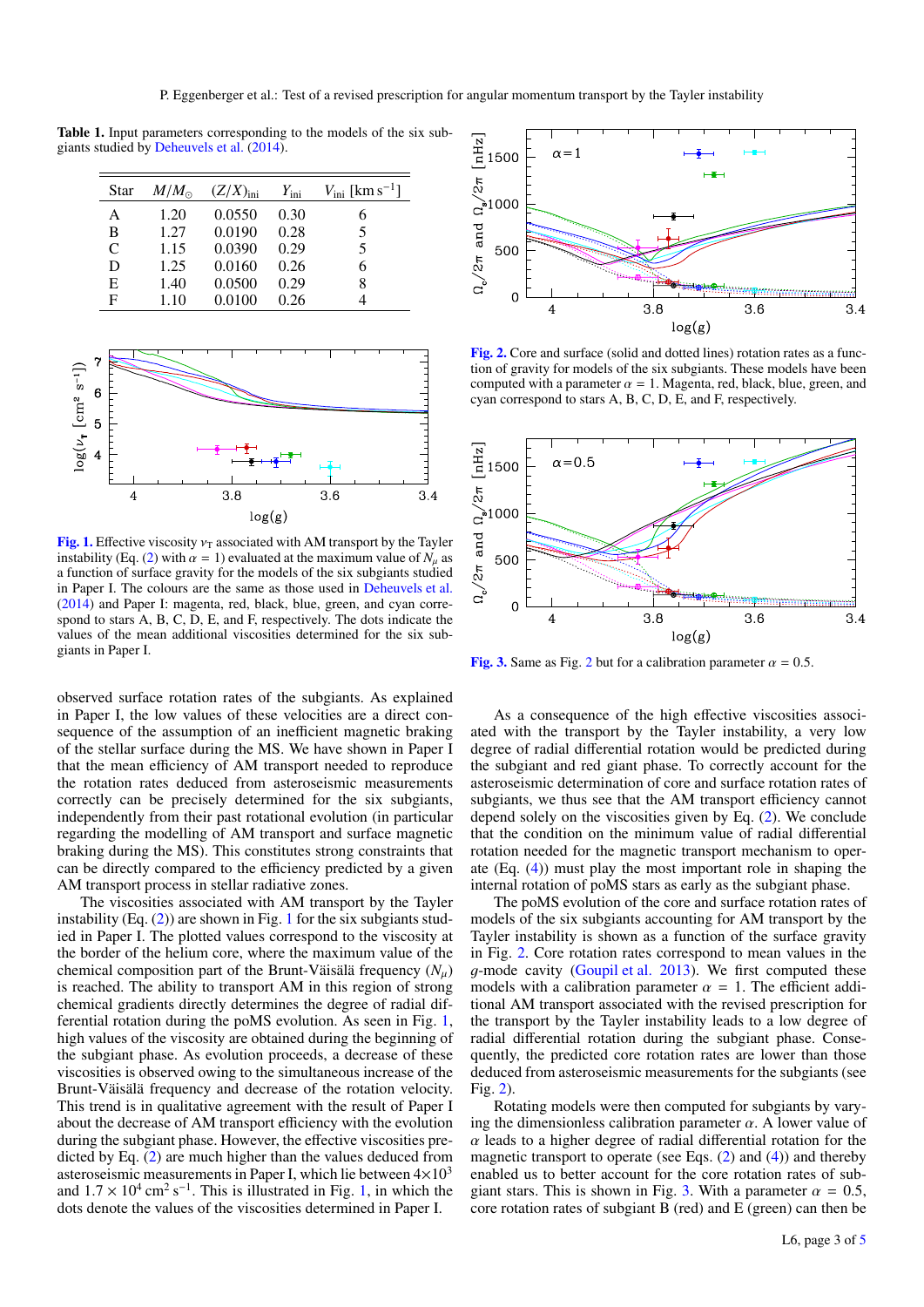

[Fig. 4.](https://dexter.edpsciences.org/applet.php?DOI=10.1051/0004-6361/201936348&pdf_id=4) Core rotation rates as a function of surface gravity for models of the six subgiants computed for different values of the calibration parameter  $\alpha$ . A model of the red giant KIC 4448777 is shown in orange with the corresponding value of the core rotation rate. *Top*: models computed with  $\alpha = 0.5$ , which is the value needed to reproduce correctly the core rotation rates of 2 of the 6 subgiants. *Bottom*: models computed with  $\alpha = 1.5$ , which is needed to reproduce correctly the core rotation rate of the red giant star KIC 4448777 (orange).

correctly reproduced. However, a degree of radial differential rotation that is too high is predicted for subgiants A (magenta) and C (black), while rotation rates that are too low are still obtained for subgiants D (blue) and F (cyan). Varying the values of  $\alpha$ , we find that at most two subgiants over six can be correctly reproduced when using the revised prescription for AM transport by the Tayler instability. This suggests that this transport process faces difficulties in reproducing the change of the transport efficiency with the mass and evolution as deduced from asteroseismic measurements of subgiant stars.

We finally compared the rotational properties of models computed with the transport by the magnetic Tayler instability to asteroseismic constraints on the internal rotation of both subgiant and red giant stars. In addition to the six subgiants, we then computed a model for the more evolved red giant KIC 4448777. This red giant is particularly interesting to consider for a comparison with subgiant stars because it shares a similar value for its mass  $(1.1 M_{\odot})$  and both its core and surface rotation rates have been determined (Di Mauro et al. 2016). Figure 4 shows the comparison between predicted and observed core rotation rates for different values of  $\alpha$ . For the sake of clarity, surface rotation rates are not plotted in Fig. 4, but all models reproduce the constraints on the surface velocity.

The top panel of Fig. 4 shows the core rotation rate for the models with  $\alpha = 0.5$ . As discussed above, this value of  $\alpha$  leads to core rotation rates in better global agreement with the asteroseismic measurements of subgiant stars. However, this low value of  $\alpha$  also leads to core rotation rates that are too high during the red giant phase, as illustrated with KIC 4448777 (orange). The impact of an increase of the calibration parameter is then studied by computing models with  $\alpha = 1.5$ . As illustrated in the bottom panel of Fig. 4, this enabled us to account correctly for the core rotation rates during the red giant phase. However, a very low degree of radial differential rotation is then obtained earlier, which results in core rotation rates that are too low for subgiant stars.

We conclude that, whatever the value adopted for the dimensionless calibration parameter  $\alpha$ , the rotational properties of at most two subgiants out of six can be correctly reproduced when



[Fig. 5.](https://dexter.edpsciences.org/applet.php?DOI=10.1051/0004-6361/201936348&pdf_id=5) Ratio of core to surface rotation rates as a function of surface gravity for models of the red giant KIC 4448777 computed with the MESA (brown lines) and the Geneva (orange lines) stellar evolution codes. The dotted and continuous lines correspond to models computed with  $\alpha = 1$  and  $\alpha = 1.5$ , respectively.

including the revised prescription for AM transport by the Tayler instability proposed by Fuller et al. (2019). Moreover, a value of the parameter  $\alpha$  calibrated to reproduce the core rotation rate of the red giant KIC 4448777 (orange dot in Fig. 4) leads to a very low degree of radial differential rotation in subgiants, which contrads with the asteroseismic constraints on the internal rotation available for these stars.

These results have been obtained from asteroseismic models computed with the Geneva stellar evolution code. We investigated the robustness of these results compared to the use of a different evolution code (that can differ in the input physics and the numerical methods used) using the MESA code (Paxton et al. 2011, 2013, 2015, 2018, 2019). Models were then computed with the MESA code (revision 11701) with the same implementation of AM transport as described in Fuller et al. (2019). Models of the red giant KIC 4448777 computed with both codes with similar input parameters are shown in Fig. 5. We find that similar rotational properties are obtained with the MESA and Geneva codes. Whichever the evolution code is used, models that correctly reproduce the core rotation rates of red giants always predict an AM transport that is too efficient before the red giant phase to account correctly for the asteroseismic constraints available for subgiants. This issue is directly related to the strong decrease in the AM transport efficiency predicted by the revised magnetic process during the red giant phase, which is due to both a decrease in the viscosity  $v_T$  (see Fig. 1) and an increase in the *q*min parameter. To obtain an efficient AM transport that is able to reproduce the core rotation rates of red giants, this mechanism then leads to an even more efficient transport before the red giant phase; this is found to be in contradiction with the radial differential rotation observed in subgiants (see Fig. 5).

#### **4. Conclusions**

Based on our previous characterisation of internal AM transport during the subgiant phase (Paper I), we confront rotating models that account for magnetic AM transport as recently proposed by Fuller et al. (2019) to these asteroseismic constraints.

We first show that the condition on the minimum radial differential rotation needed for the transport by the Tayler instability to operate plays a major part in shaping the rotation profile of the star as early as the subgiant phase. This result is similar to that obtained for more evolved red giant models by Fuller et al. (2019). The core rotation rates predicted for subgiants by this